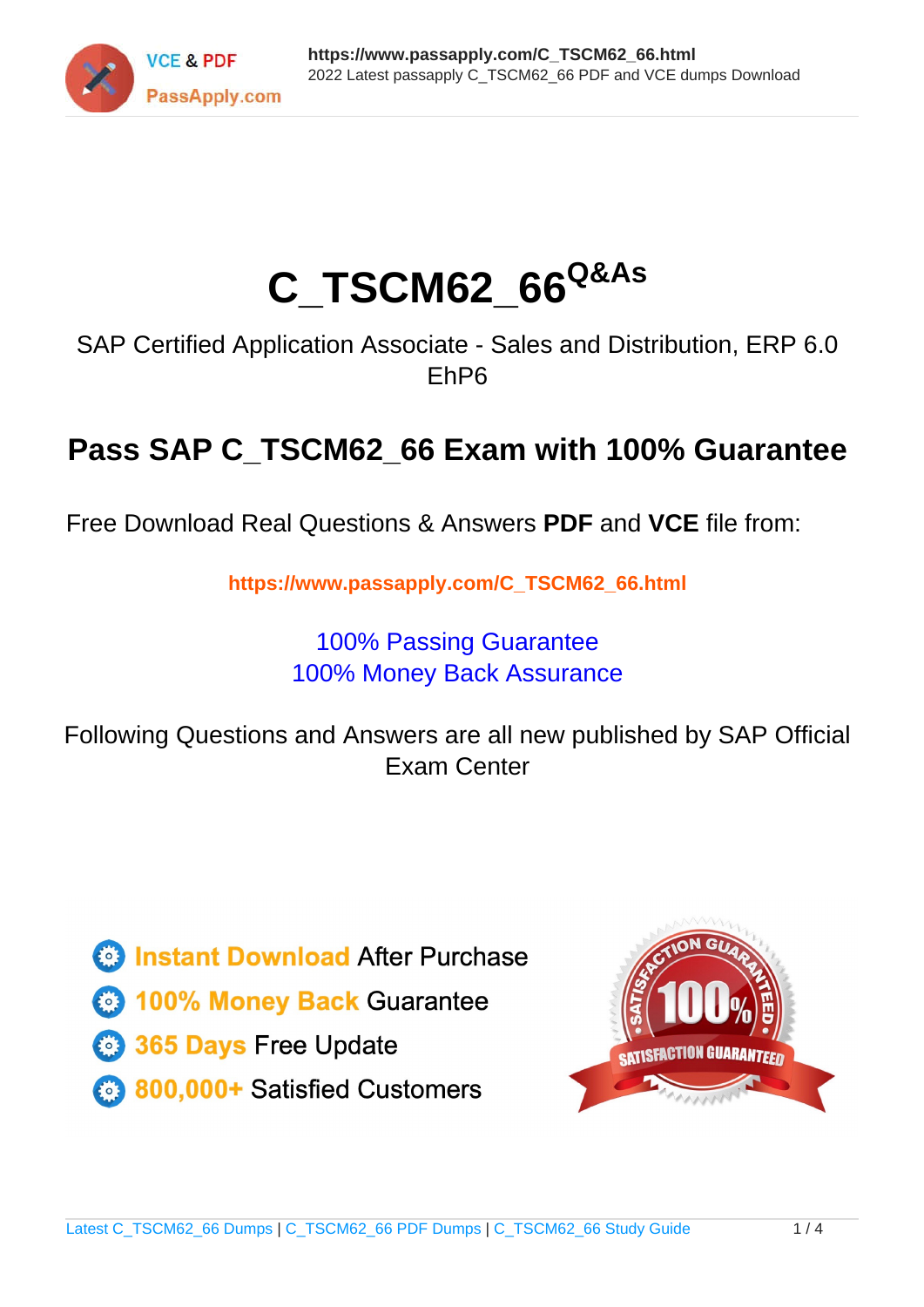

#### **QUESTION 1**

In which of the following scenarios can you use the material listing function?

- A. To set a list of materials that the customer can buy
- B. To generate a detailed report about materials
- C. To set a list of materials that the customer cannot buy
- D. To group materials to different lists

Correct Answer: A

#### **QUESTION 2**

What is controlled by the item category of a sales document item? (Choose three) A. Whether an item is relevant for billing

- B. Whether an item is relevant for pricing
- C. Whether a customer-material info record is read
- D. Whether you can reject an item in a sales order
- E. Whether you can create schedule lines for the item.

Correct Answer: ABE

#### **QUESTION 3**

Which of the following parameters can you set in the schedule line category? (Choose three)

- A. Transfer of requirements
- B. Delivery type
- C. Shipping condition
- D. Movement type
- E. Availability check

Correct Answer: ADE

#### **QUESTION 4**

What is the purpose of using billing due lists? (Choose two)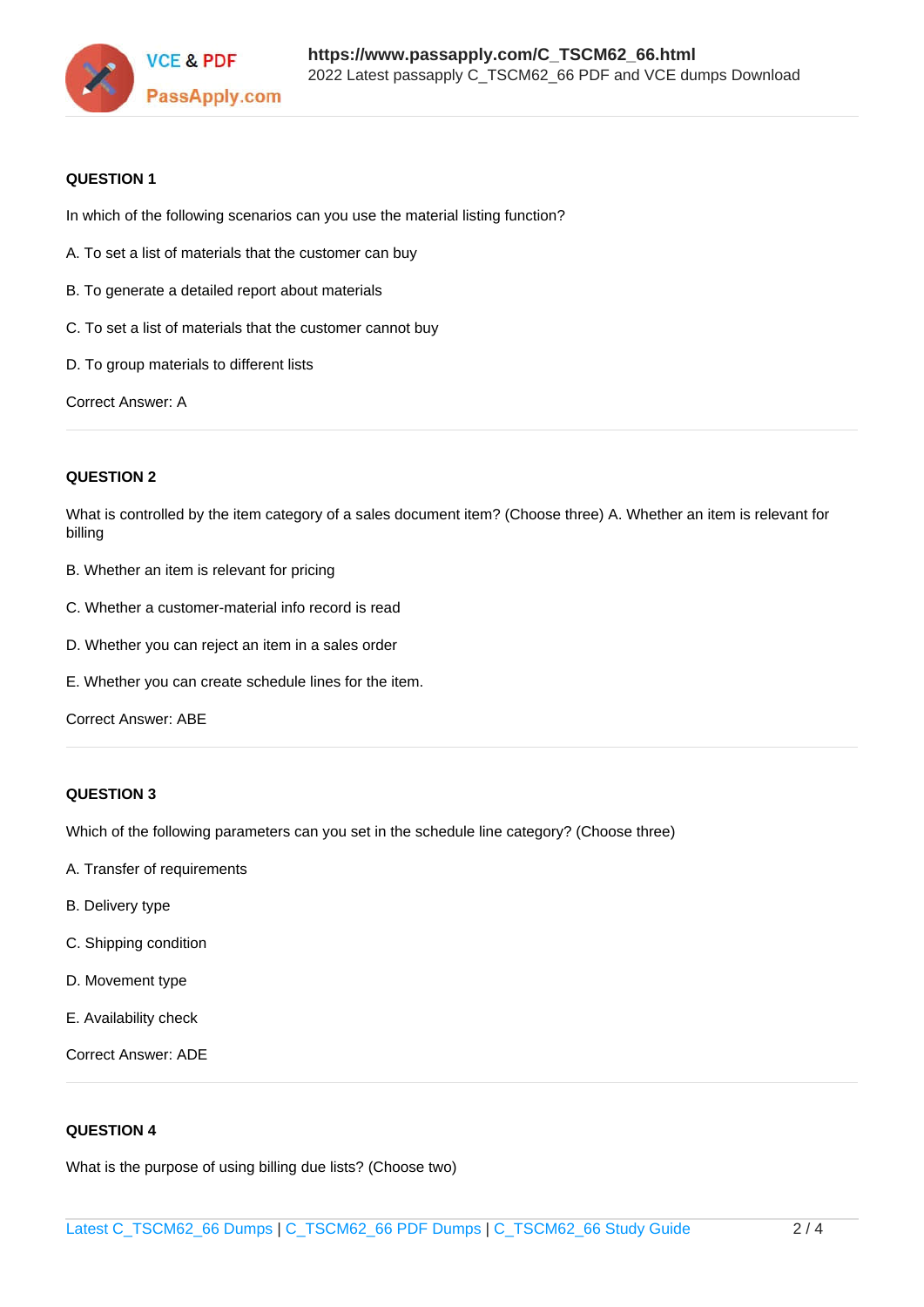

- A. To release orders that are blocked for billing
- B. To process sales orders and deliveries that are due for billing
- C. To periodically create billing documents
- D. To initiate a dunning run in financials

Correct Answer: BC

#### **QUESTION 5**

What part of the text control directly determines the copying of a text from a source text object into another text type?

- A. Text determination procedure
- B. Text type
- C. Condition table
- D. Access sequence
- Correct Answer: D

[Latest C\\_TSCM62\\_66](https://www.passapply.com/C_TSCM62_66.html) **[Dumps](https://www.passapply.com/C_TSCM62_66.html)** [C\\_TSCM62\\_66 PDF Dumps](https://www.passapply.com/C_TSCM62_66.html) [C\\_TSCM62\\_66 Study Guide](https://www.passapply.com/C_TSCM62_66.html)